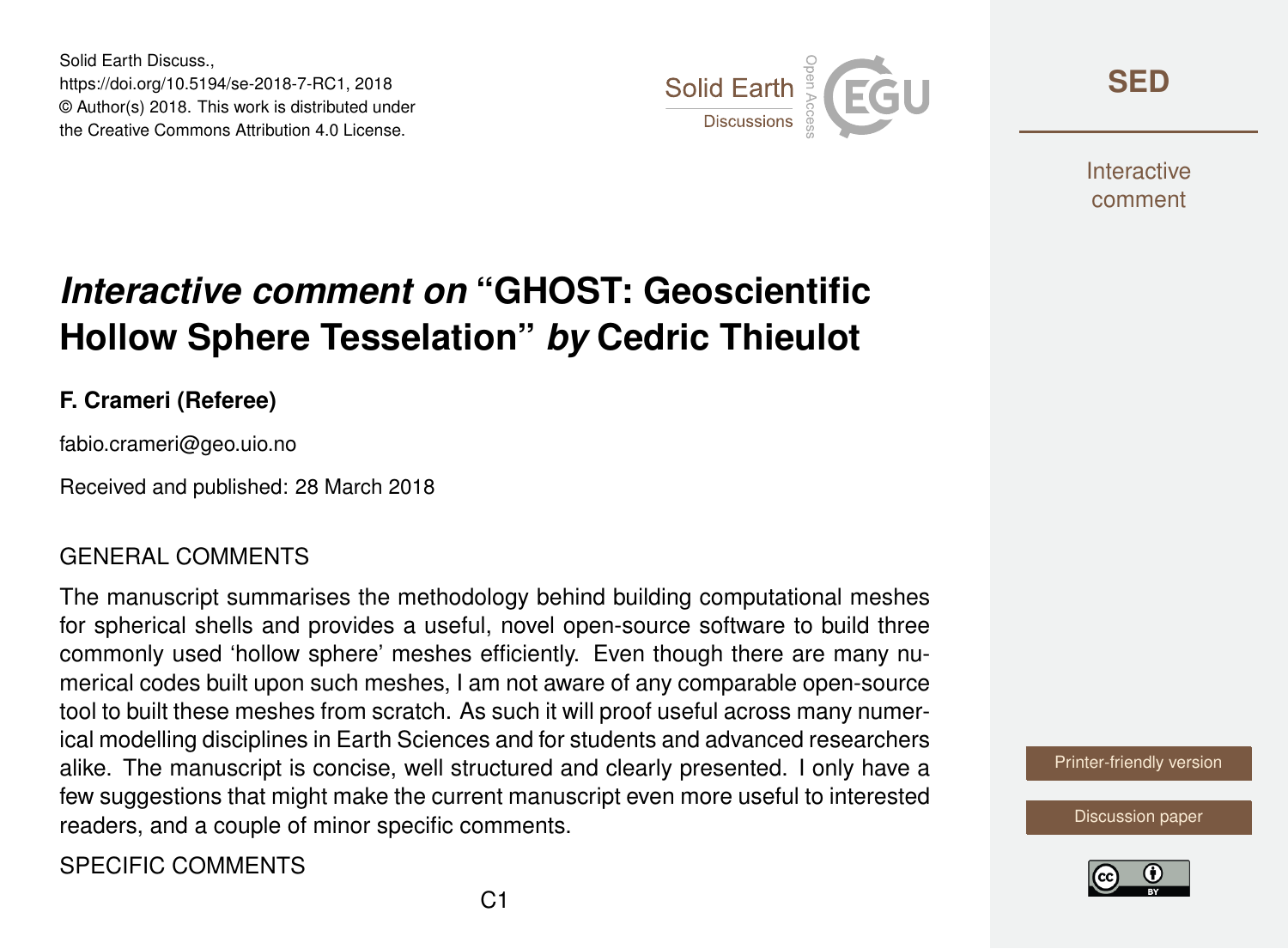The manuscript explains the theory behind the code GHOST, but does not explain how to use it in practise. I think it would be useful to most interested readers if the author would consider adding a short section about the actual use of the code. Maybe something similar to section 3 of the manual that is provided with the code itself (which should also be referred to in the manuscript).

The manuscript provides a nice comparison between three different spherical shell grids, but a conclusive discussion about which grid performs best (which might depend on specific circumstances) is not provided (I guess a grid spacing that is as equal as possible is one criterium). Interested readers might find it useful to read about the author's conclusion on that maybe in the discussion section.

The author could also consider ensuring the long-term availability of the code by providing a DOI to the code itself (or to a specific version). Zenodo (https://zenodo.org) has, for example, an option to easily link an existing GitHub account and provide a DOI. Also, citing a number (in the title or text) for the specific code version discussed in the manuscript might be helpful.

#### TECHNICAL CORRECTIONS

page 1: lines 19-20: Consider rewording this slightly to account for the possibility to model a spherical planet in a rectangular 3-D grid. Even though this might cause some numerical artefacts, it is possible after all, and has been used in the past. line 24: Full stop missing after the bracket.

page 5: line 7: Is there something missing grammatically in this sentence? line 8: same here: the sentence does not seem to make sense grammatically.

page 7: lines 2-3: define variables c,dx,dy,dz. lines 3-4: consider clarifying that the error decreases "with increasing number of points". line 6: define rho line 9: what is rho\_0?

appendix A: general: declare all variables used; e.g., rho, r, R1, R2, . . .

Interactive comment

[Printer-friendly version](https://www.solid-earth-discuss.net/se-2018-7/se-2018-7-RC1-print.pdf)

[Discussion paper](https://www.solid-earth-discuss.net/se-2018-7)